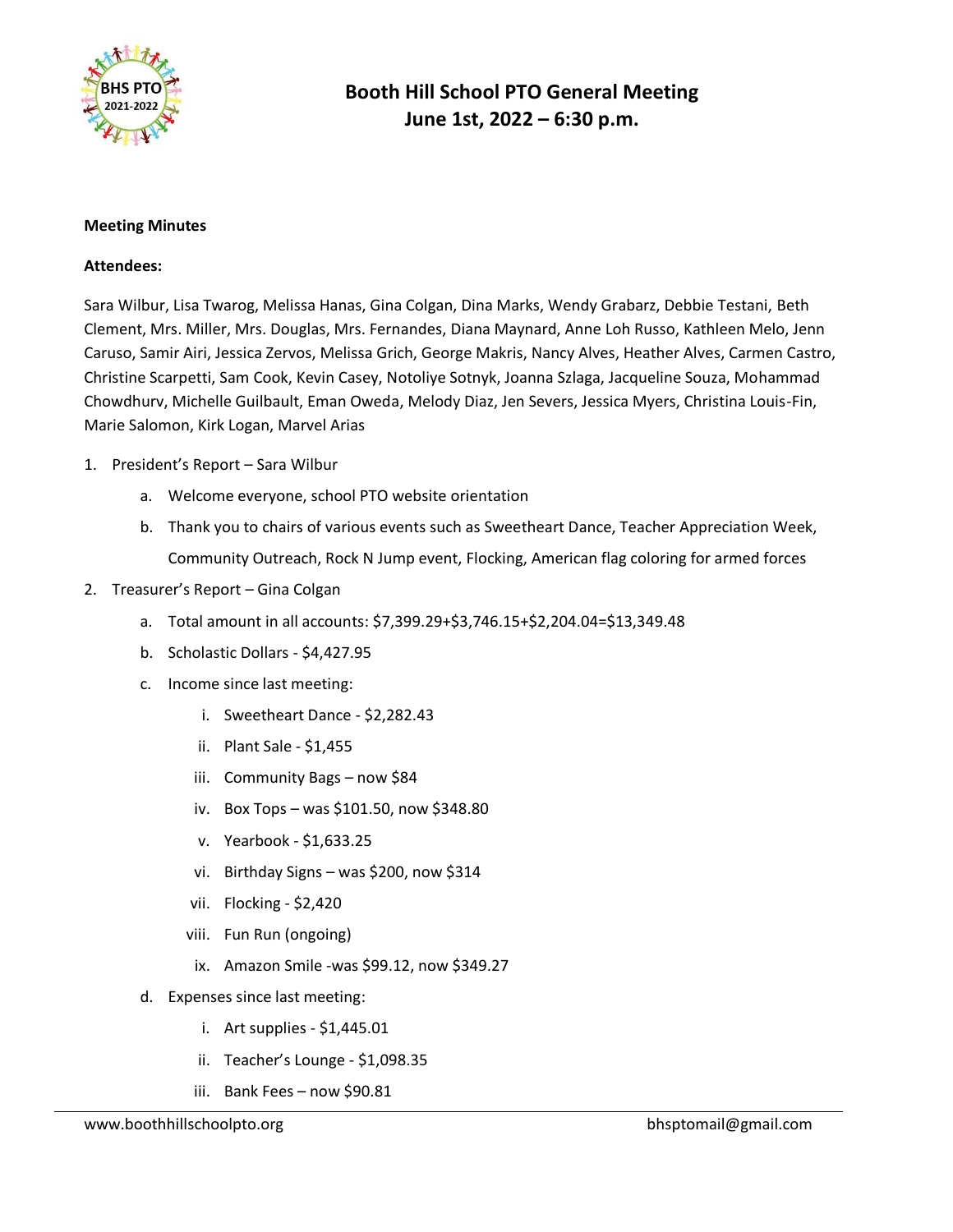

- iv. Square Fees \$76.90, now \$532.84
- v. Rockin' Jump Boy Event \$431.56
- vi. 4<sup>th</sup> Grade T Shirts \$570
- vii. Teacher Appreciation Week \$968.92
- viii. Sunshine \$75
- ix. End of year picnic ongoing
- x. Teacher requests (3D pens) \$349
- xi. Field Day \$311.78
- xii. Quassy \$3,287 (cash in, cash out to ESS)

### Filed taxes for 2020-2021

- 3. Principal's Report Mrs. Marks
	- a. One School, One Book chose a principal for the day
	- b. Career Day discuss career choices, wear alumni school spirit colors
	- c. Teacher Appreciation Week thank you
	- d. Spring plant sale thank you
	- e. Spring portraits complete
	- f. American flag coloring for vets
	- g. State NWEA testing recently completed, primary reports show NWEA went well great growth from Fall to Spring
	- h. Summer reading celebration 1/12 schools in the state for 92% participation, read 4,800+ books and BHS is a smaller school in the district. There are about 3,600 schools in the state. PTO bought ice pops to celebrate.
	- i. School security doors are always locked, two line defense at front door, windows are shatterproof, not bulletproof, no door propping ever, constantly checking doors
	- j. Friendly reminder to dress kids appropriately for summer weather
	- k. Report cards will be distributed on the last day of school
- 4. Teacher Representatives Mrs. Grabarz and Mrs. Testani
	- a. Mrs. Grabarz thanked the PTO for various items, especially the teacher's breakroom renovation
- 5. Open Positions
	- a. Melissa Hanas went through the process for Executive Board nominations. PTO EB remains as is for 2022-2023 school year. Sara Wilbur – President, Lisa Twarog – Vice President, Gina Colgan – Treasurer, Melissa Hanas – Secretary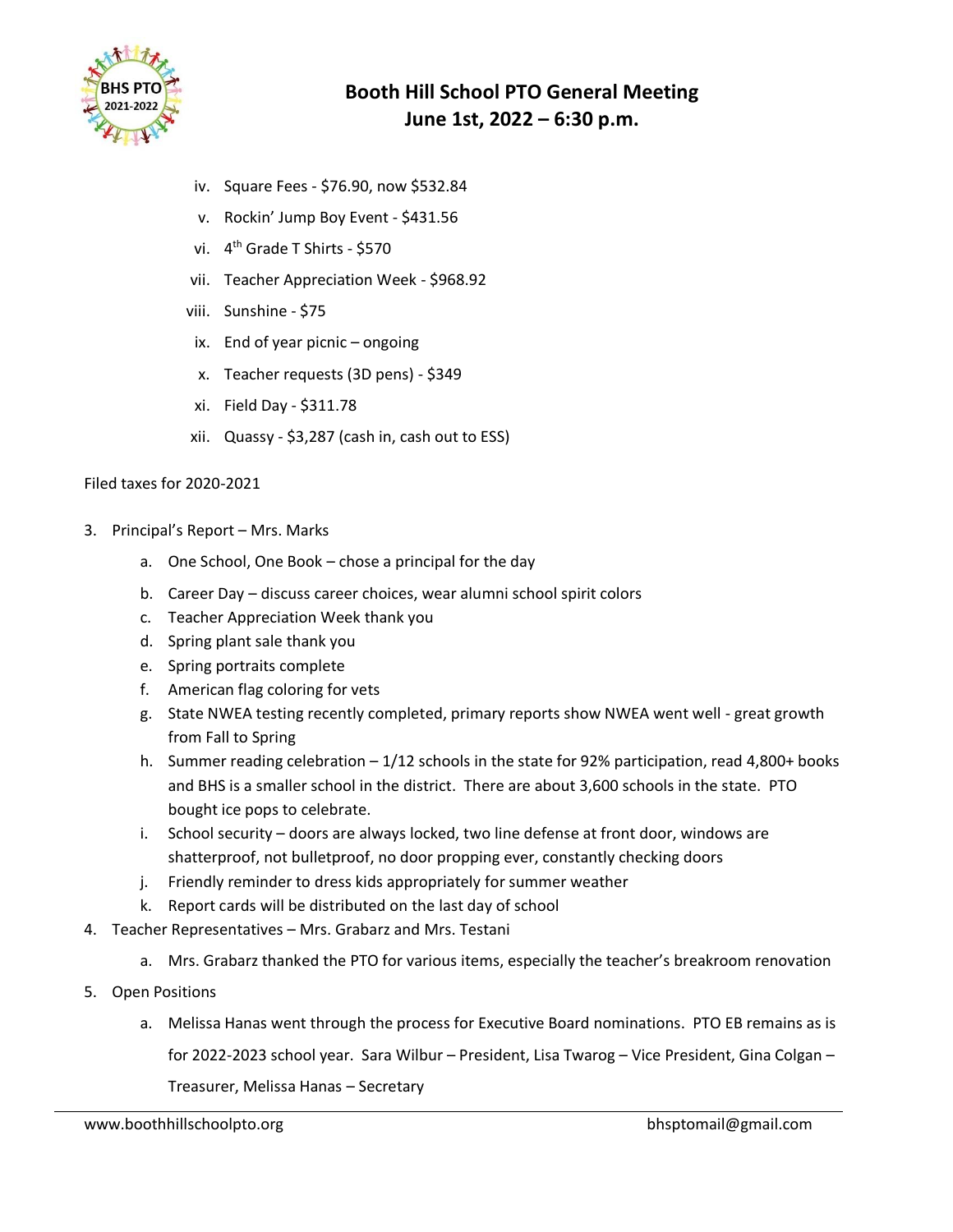

- b. Melissa Hanas reviewed the chairs for the upcoming school year events and accepted volunteers for open positions. Jen Severs volunteered for the  $4<sup>th</sup>$  grade celebration and Jess Myers volunteered for birthday books.
- 6. Fun Run Heather Kapp
	- a. 2<sup>nd</sup> annual Fun Run at the Shelton High track. Funded gym supplies in the past. Will fund an outdoor classroom this year. Fundraising goal is \$10K. Don't need to participate in the Fun Run day to raise money.
- 7. 4<sup>th</sup> Grade Year End Celebration Sandra Ramalhete, Gina Williams
	- a. Will be held 6/14 during school hours. First since 2019 due to covid.
	- b. Refreshments will be served, Sign Up Genius setup to collect donations and request parent volunteers (ideally K-3 parents so 4th grade parents can celebrate)
	- c. Slide show created to show children from younger grades to older grades
	- d. Waiting on RSVPs by 6/6 and to bring in photos for slide slow
- 8. End of school year celebration Diana Maynard
	- a. Preparing to celebrate the last day of school with sundaes
- 9. BHS Fest Diana Maynard and Anne Loh Russo
	- a. End of the year social party. 6/17 rain or shine, food truck, drinks, snacks, DJ music, face painting, hoola hooping, tie dye, craft, bounce house. Need parent volunteers or volunteers needing community service hours. Sign Up Genius setup
- 10. New Business
	- a. 4<sup>th</sup> Grade Graduation yard signs will be a surprise to graduating families.
	- b. K play dates scheduled for end of August and will be communicated to incoming families
	- c. Sara Wilbur mentioned available Scholastic Dollars and suggested using on online subscriptions, especially for summer reading
	- d. Thank you to all outgoing  $4<sup>th</sup>$  grade parents, especially Lynn Hicks for continued support and volunteerism
	- e. Thank you to Dana Wirth, JoAnn Vasser, Sara Widomski, Sandra Ramalhete and Gina Williams been a tremendous help over the years
	- f. Sam Cook suggested a Bare Slate fundraiser will contact Sara Wilbur for logistics
	- g. Jess Myers communicated that the fall Scholastic Book Fair was rescheduled to October during parent/teacher conferences